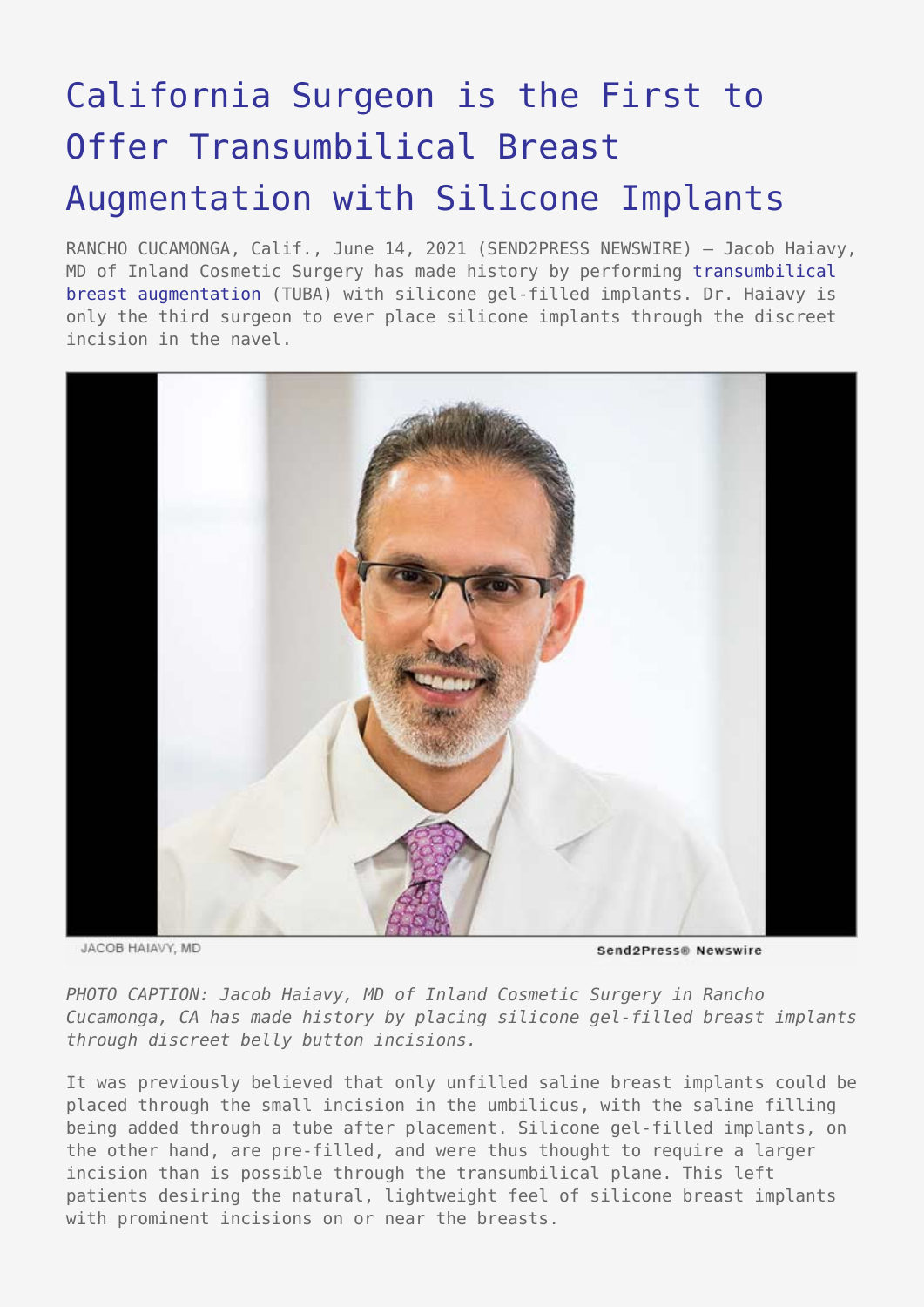The addition of the transumbilical incision option for silicone gel-filled implants is a significant milestone in the history of breast augmentation; since attaining FDA approval in 2006, silicone implants have become the preferred implant of hundreds of thousands of breast augmentation patients every year. Not only is the small TUBA belly button incision inconspicuous compared with incisions around the breasts, but Dr. Haiavy believes this technique also facilitates an easier recovery compared with traditional augmentation methods.

"A 'scarless' transumbilical approach appeals to so many patients, but many were torn between this preferred incision option and their desire for the wonderful feel of silicone implants. I am delighted to report patients can now have the best of both worlds," explains Dr. Haiavy.

Transumbilical silicone breast augmentation (TUSBA) is performed along the body's natural planes.

After over 20 years of experience with TUBA using saline implants, Dr. Haiavy collaborated with colleague [Gabriel H. Patino, MD](https://www.thecosmeticsurgicalcenter.com/meet-dr-patino/) to develop the technique for placing silicone implants. He has dubbed the technique for placing silicone implants through a transumbilical incision "TUSBA," which stands for "Transumbilical Silicone Breast Augmentation."

Like TUBA, the TUSBA surgery is performed using blunt instruments to create a tunnel from the incision in the belly button to the breast. Through this tunnel, a pocket is created under the chest muscle, the breast pocket is expanded, and then the work is carefully inspected using an endoscopic camera.

Finally, the silicone gel implants are placed using the Keller Funnel® No-Touch™ technique, in which the implant is transferred directly from its sterile packaging using a hydrated plastic funnel, which is much like a piping bag used for frosting a cake. The Keller Funnel® allows the implant to be placed gently, with excellent precision and zero direct handling by the surgeon, thereby reducing the risk of infection.

While patients will experience a similar soreness in the breasts as they do after other breast augmentation techniques, there is minimal discomfort in the abdomen, Dr. Haiavy explains. He prescribes routine recovery measures, but finds that patients have an easier recovery overall after TUBA versus other augmentation methods.

There is one caveat to the technique: Dr. Haiavy limits TUSBA patients to a maximum breast implant volume of about 400 cc, or an increase of roughly two cup sizes. Still, he says, this is a substantial enough increase that many patients will be able to reach their desired outcome with TUSBA.

"Good candidates for TUSBA breast augmentation include non-smokers in good health who want the natural feel of silicone breast implants without visible scarring. It would also be an excellent choice for those who want to replace lost breast volume after pregnancy or weight loss. I am confident I can achieve an excellent outcome for patients requiring silicone implants of 400